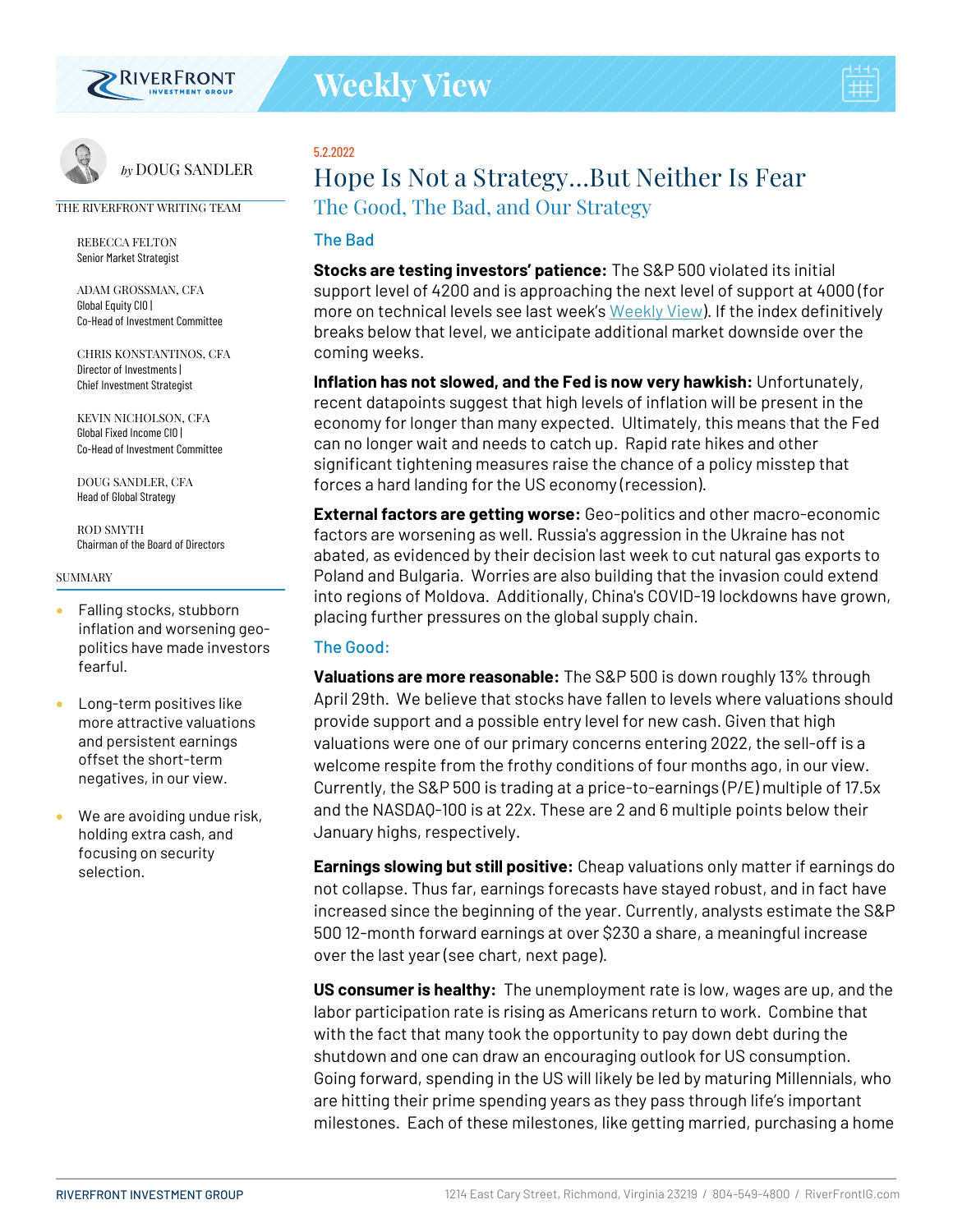



and having children, have historically been economic accelerators and provided a tailwind to GDP.

**Bonds more compelling to us with rise in rates**: We believe that fixed income investors have been taking shortterm pain to start the year, for long-term gain in the coming years. With yields rising quickly, we believe that the



time has come to consider adding fixed income to our asset allocation model portfolios. The 120 bp (bp =  $1/100$ th of  $1\%$ ) increase in 10-year interest rates this year have made bonds more competitive with other asset classes and will serve to re-instill some of the protective qualities of bonds in balanced portfolios, in our view. (For more on our long-term capital market assumptions, check out our recently publishe[d Strategic](https://www.riverfrontig.com/insights/riverfronts-long-term-forecasts-reflationary-recovery-or-inflationary-inferno)  [View\)](https://www.riverfrontig.com/insights/riverfronts-long-term-forecasts-reflationary-recovery-or-inflationary-inferno)

**Slowing growth may help the supply chain catch-up:** Normally, slowing growth is a bad thing. However, an economy that is growing too quickly places undue pressures on the supply chain leading to inflation and restrictive monetary policy. Thus, some slowing of the economy should be welcomed at times like

this. Last week, the Advanced Q1 GDP report was significantly softer than expected registering -1.4% vs an expectation of +1.1%. While one weak data point is unlikely to change the Fed's singular focus on inflation, a corresponding rise in unemployment will put the 'dual' in the Fed's 'dual mandate' back into play.

# Our Strategy:

**Expect the unexpected:** A key theme in our 2022 Outlook was rising volatility. The best way to endure volatility is to dull your senses to it. Watching the market and one's portfolio less frequently is one tactic; recognizing that forecasts need to be flexible is another. These are the times when we believe 'playing the cards you are dealt' trumps even the best crystal balls. Russia's attack on Ukraine is a good example of this. While we did not predict it, we had to react and lower our allocation to stocks across our balanced portfolios. Our mantra of 'Process over Prediction' relieves the pressure on trying to predict the unpredictable and instead appropriately shifts our focus to what we can control… which is our reaction.

**Avoid swinging for the fence:** When the unexpected should be expected, we believe it is not the time to 'swing for the fences' with one's investments. In line with this view, over the last year, we have lowered our overall equity weighting as well as the underlying risk of the securities we hold in our balanced portfolios.

**A little cash can provide a lot of peace of mind:** Each of our balanced portfolios carry more cash than normal; this is especially apparent in the more risk averse, shorter-horizon portfolios. In addition to higher cash levels, these portfolios are also overweight short-term fixed income vehicles like bank loans and/or short-term high yield bonds. The extra cash dampens market volatility and can be used opportunistically to take advantage of pullbacks in stocks or bonds that we would like to add to the portfolio.

**Ebbing tide makes security selection paramount:** The tide rises when more money is flowing into the markets than coming out of it. Since the financial crisis, low interest rates, monetary stimulus ('money printing') and fiscal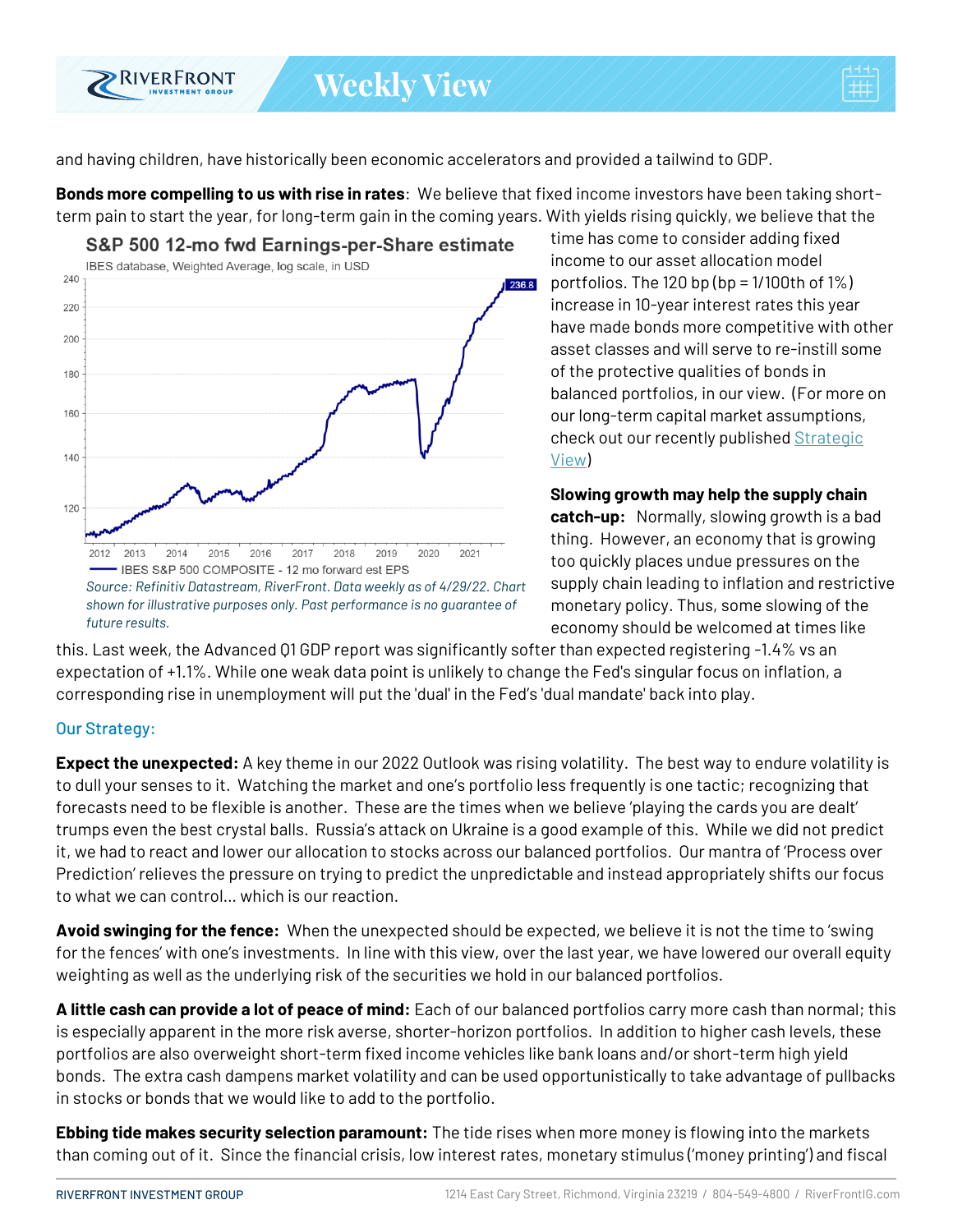stimulus created a quickly rising tide. When the tide is rising, all boats are lifted and broad indices like the S&P 500 or NASDAQ often perform best. Going forward the tide appears to be ebbing as rates rise, fiscal and monetary stimulus is withdrawn, and quantitative tightening (QT) begins. In this environment, we think security selection can be expected to perform better than broad index strategies. Over the past 24 months our Advantage portfolios have adapted their selection strategy to reflect this belief by increasing exposure to more granular ETFs and individual stocks while reducing exposure to broad passive indexes.

### **Important Disclosure Information:**

*The comments above refer generally to financial markets and not RiverFront portfolios or any related performance. Opinions expressed are current as of the date shown and are*  subject to change. Past performance is not indicative of future results and diversification does not ensure a profit or protect against loss. All investments carry some level of risk, *including loss of principal. An investment cannot be made directly in an index.*

*All charts shown for illustrative purposes only. Information or data shown or used in this material was received from sources believed to be reliable, but accuracy is not guaranteed. This report does not provide recipients with information or advice that is sufficient on which to base an investment decision. This report does not take into account the specific investment objectives, financial situation or need of any particular client and may not be suitable for all types of investors. Recipients should consider the contents of this report as a single factor in making an investment decision. Additional fundamental and other analyses would be required to make an investment decision about any individual security identified in this report.*

#### *Index Definitions:*

*Standard & Poor's (S&P) 500 Index TR USD (Large Cap) measures the performance of 500 large cap stocks, which together represent about 80% of the total US equities market. NASDAQ 100 Index includes 100 of the largest domestic and international non-financial securities listed on the Nasdaq Stock Market based on market capitalization.*

### *Definitions:*

*When referring to being "overweight" or "underweight" relative to a market or asset class, RiverFront is referring to our current portfolios' weightings compared to the composite benchmarks for each portfolio. Asset class weighting discussion refers to our Advantage portfolios. For more information on our other portfolios, please visit www.riverfrontig.com or contact your Financial Advisor.*

*The price-to-earnings ratio (P/E ratio) is the ratio for valuing a company that measures its current share price relative to its earnings per share (EPS).* Earnings per share (EPS) is calculated as a company's profit divided by the outstanding shares of its common stock. The resulting number serves as an indicator of a company's *profitability.*

*Gross domestic product (GDP) is the total monetary or market value of all the finished goods and services produced within a country's borders in a specific time period. As a broad measure of overall domestic production, it functions as a comprehensive scorecard of a given country's economic health. A basis point is a unit that is equal to 1/100th of 1%, and is used to denote the change in a financial instrument. The basis point is commonly used for calculating changes in interest rates, equity indexes and the yield of a fixed-income security.*

#### *Principal Risks:*

*Technical analysis is based on the study of historical price movements and past trend patterns. There are no assurances that movements or trends can or will be duplicated in the future.*

*In a rising interest rate environment, the value of fixed-income securities generally declines. High-yield securities (including junk bonds) are subject to greater risk of loss of principal and interest, including default risk, than higher-rated securities.*

*Investing in foreign companies poses additional risks since political and economic events unique to a country or region may affect those markets and their issuers. In addition to such general international risks, the portfolio may also be exposed to currency fluctuation risks and emerging markets risks as described further below.* 

*Changes in the value of foreign currencies compared to the U.S. dollar may affect (positively or negatively) the value of the portfolio's investments. Such currency movements may occur separately from, and/or in response to, events that do not otherwise affect the value of the security in the issuer's home country. Also, the value of the portfolio may be*  influenced by currency exchange control regulations. The currencies of emerging market countries may experience significant declines against the U.S. dollar, and devaluation may *occur subsequent to investments in these currencies by the portfolio.* 

*Foreign investments, especially investments in emerging markets, can be riskier and more volatile than investments in the U.S. and are considered speculative and subject to heightened risks in addition to the general risks of investing in non-U.S. securities. Also, inflation and rapid fluctuations in inflation rates have had, and may continue to have, negative effects on the economies and securities markets of certain emerging market countries.*

*Stocks represent partial ownership of a corporation. If the corporation does well, its value increases, and investors share in the appreciation. However, if it goes bankrupt, or performs poorly, investors can lose their entire initial investment (i.e., the stock price can go to zero). Bonds represent a loan made by an investor to a corporation or government. As such, the investor gets a guaranteed interest rate for a specific period of time and expects to get their original investment back at the end of that time period, along*